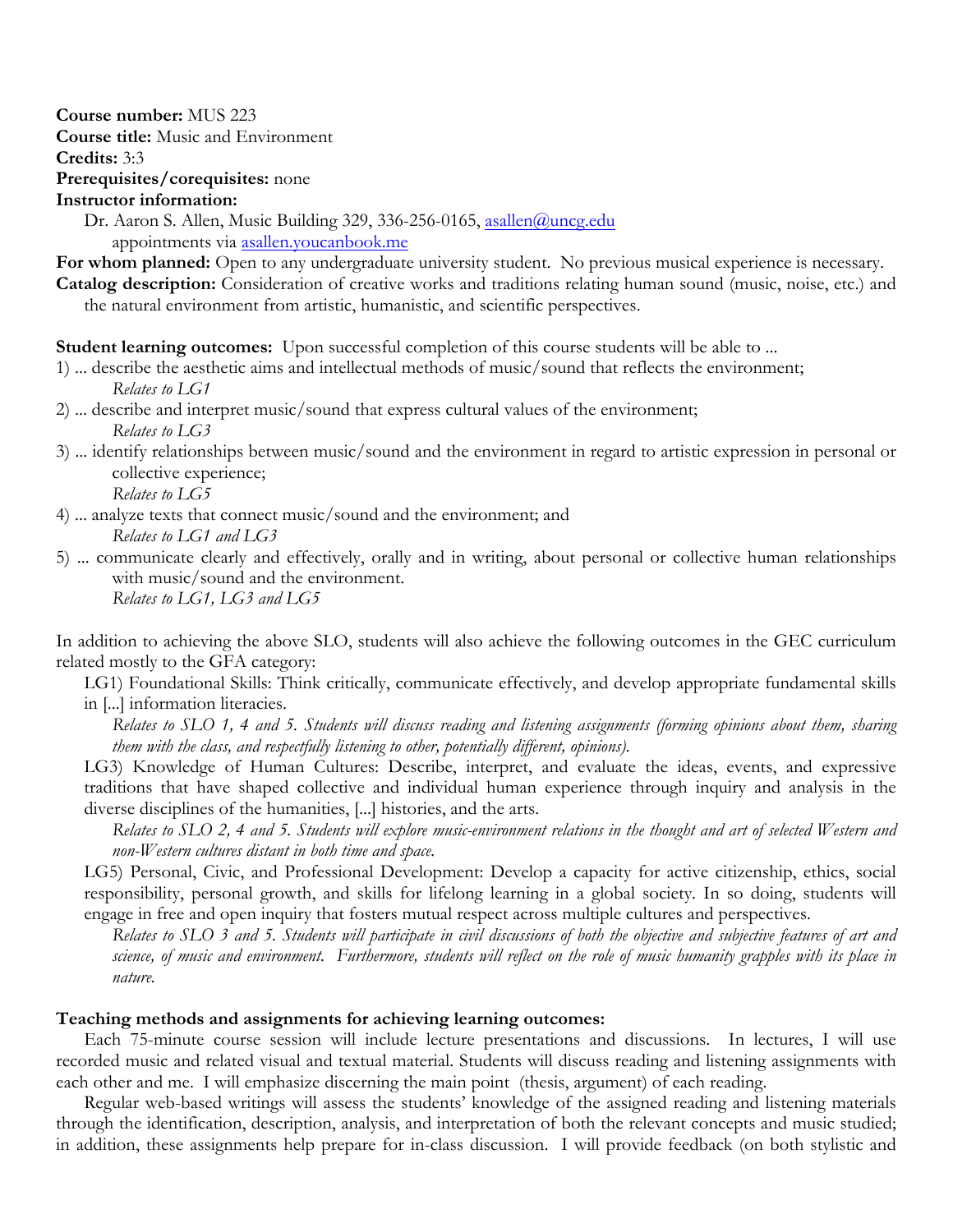content aspects) through written website comments and in-class discussion. The grading is by completion: 0 for not doing it, 1 for doing it poorly, and 2 for doing it adequately/well; there are fifteen such assignments.

Two midterm exams and one final exam will test student mastery of concepts and vocabulary and on the recognition of music and sounds, all of which will be emphasized in lectures and discussions. The two midterms will include short-answer questions in order to prepare for the longer essay (take-home) on the final exam; each midterm short answer and the final essay must provide a main point (thesis, argument) that is substantiated with both course materials and the student's individual perspectives. The final essay will, in part, ask students to reflect on their personal growth and how studying connections between music and environment have informed their understanding of the role of sound as humanity grapples with its place in nature.

## **Evaluation and grading:**

The distribution of grades is split 50/50 for engagement/testing:

20% Attendance and In-Class Participation (see also Attendance Policy below). *Relates to all SLO/LG, by encouraging and providing opportunities for listening to, understanding of and communication about all course material.*

30% Response Writings: weekly reflections posted to Blackboard (15 completion grades of 0, 1, or 2). *Relates to all SLO/LG, especially SLO5, by requiring the description and identification of music/sound, concepts and texts in thoughtfully communicated but low-stakes writings in a respectful on-line environment that also prepares for and informs in-class discussion.*

50% Three exams (15% midterm 1; 15% midterm 2; 20% final). *Relates to SLO1-3 and LG1&3, by requiring an understanding of vocabulary, concepts, texts and artistic works that relate music/sound and the environment.*

Grades are based on the following criteria:

- *A* Student demonstrates a superior competency in completing course requirements and/or a superior comprehension of assigned material. Assignments are ready at each class meeting or given deadline for completion.  $95-100 = A +$ ,  $90-95 = A$ ,  $85-89 = A$
- B Student demonstrates an above-average competency in completing course requirements and/or aboveaverage comprehension of assigned material. Assignments are satisfactory.
	- $80-84 = B+$ , 75-79 = B, 70-74 = B-
- *C* Student demonstrates an ability to adequately meet requirements of the course requirements and/or an adequate comprehension of assigned material. Assignments are not satisfactory.  $65-69 = C +$ ,  $60-64 = C$ ,  $55-59 = C$

*D* Student demonstrates absolute minimum competency in the course; work falls below the acceptable standards defined as C but is of sufficient quality and quantity to be counted for credit.

```
49-55 = D
```
*F* Student fails to meet acceptable standards for earning a passing grade for the course. Assignments are not done and performance is poor.  $0-49 = F$ 

**Required texts/readings/references:** All recordings will be provided in the UNCG Music Library reserves; any supplementary readings will be provided via Blackboard.

- Allen, Aaron S. 2013. "Ecomusicology." *The Grove Dictionary of American Music and Musicians*. New York: Oxford University Press, forthcoming. [750-word article]
	- Glotfelty, Cheryll. 1996. "Introduction: Literary Studies in an Age of Environmental Crisis." In *The Ecocriticism Reader: Landmarks in Literary Ecology*, edited by Cheryll Glotfelty and Harold Fromm, xv-xxxvii. Athens: University of Georgia Press.
	- Gray, Patricia M., Bernie Krause, Jelle Atema, Roger Payne, Carol Krumhansl, and Luis Baptista. 2001. "The Music of Nature and the Nature of Music." *Science* 291, no. 5501: 52-54.
	- Ingram, David. 2010. *The Jukebox in the Garden: Ecocriticism and American Popular Music Since 1960*. Amsterdam, New York: Rodopi.
	- Schafer, R. Murray. 1993. *The Soundscape: Our Sonic Environment and the Tuning of the World*. Rochester, Vt.: Destiny Books.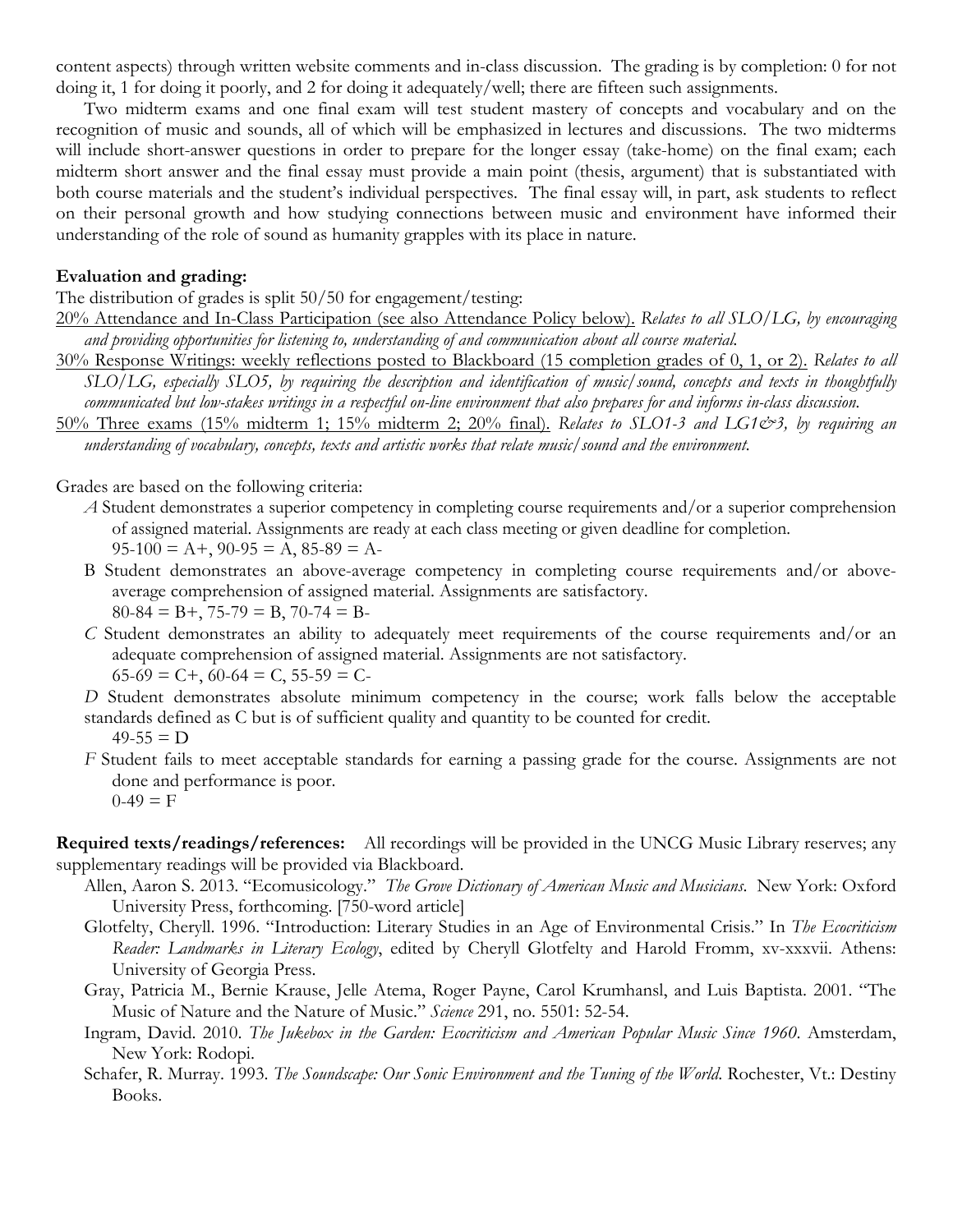**Topical outline/calendar** (*all reading/listening should be done before, i.e. in preparation for class on, the date listed*): Week 1: Introductions

- T Read Allen.
- R Read Glotfelty and Gray.

Part I: Soundscapes

- Week 2: Soundscapes I
	- T Read Schafer, intro, chapter 1 ("The Natural Soundscape") and chapter 2 ("The Sounds of Life")
	- R Read Schafer, chapter 3 ("The Rural Soundscape") and chapter 4 ("From Town to City")
- Week 3: Soundscapes II
	- T Read Schafer, chapter 5 ("The Industrial Revolution") and chapter 6 ("The Electric Revolution")
	- R Read Schafer, chapter 7 ("Music, the Soundscape, and Changing Perceptions")
- Week 4: Soundscapes III
	- T Read Schafer, chapter 8 ("Notation"), chapter 9 ("Classification), and chapter 10 ("Perception")
	- R Read Schafer, chapter 11 ("Morphology"), chapter 12 ("Symbolism"), and chapter 13 ("Noise")
- Week 5: Soundscapes IV
	- T Read Schafer, chapter 14 ("Listening"), chapter 15 ("Acoustic Community"), and chapter 16 ("Rhythm and Tempo")
	- R Read Schafer, chapter 17 ("The Acoustic Designer"), chapter 18 ("The Soniferous Garden"), chapter 19 ("Silence"), and epilogue ("The Music Beyond)
- Week 6: Soundscapes V
	- T Review and Catch-up
	- R Midterm Exam 1
- Part II: Ecomusicology and Popular Music
- Week 7: Ecomusicology and Popular Music I
	- T Read Ingram, chapter 1 ("Popular Music and Environmental Ethics") and chapter 2 ("Popular Music and Eco-Aesthetics")
	- R Read Ingram, chapter 3 ("Popular Music and 'Nature'") and chapter 4 ("Eco-Listening")
- Week 8: Ecomusicology and Popular Music II
	- T Read Ingram, chapter 5 ("Blues and Country Music")
	- R Read Ingram, chapter 6 ("Folk")
- Week 9: Ecomusicology and Popular Music III
	- T Read Ingram, chapter 7 ("1960s Rock and R'n'B")
	- R Read Ingram, chapter 8 ("Country Rock")
- Week 10: Ecomusicology and Popular Music IV
	- T Read Ingram, chapter 9 ("Post-1960s Rock, R'n'B and hip hop")
	- R Read Ingram, chapter 10 ("World Music")
- Week 11: Ecomusicology and Popular Music V
	- T Read Ingram, chapter 11 ("Electronica")
	- R Read Ingram, chapter 12 ("Jazz")
- Week 12: Ecomusicology and Popular Music VI
	- T Read Ingram, afterword; Review and Catch-up
	- R Midterm Exam 2
- Part III: Ecomusicology and Symphonic Music
- Week 13: Ecomusicology and Symphonic Music I
	- T Listen to Beethoven, Symphony #6 and Berlioz, *Symphonie fantastique*
	- R Listen to Brahms, Symphony #1 and Brahms, Symphony #2
- Week 14: Ecomusicology and Symphonic Music II
	- T Listen to Mahler, Symphony #3 and Strauss, *Alpensymphonie*
	- R Listen to Albert, *Symphony: Riverrun* and Zwilich, Symphony #2
- Week 15: Ecomusicology and Symphonic Music III
- T Catch-up and Review

Final Exam Day TBD